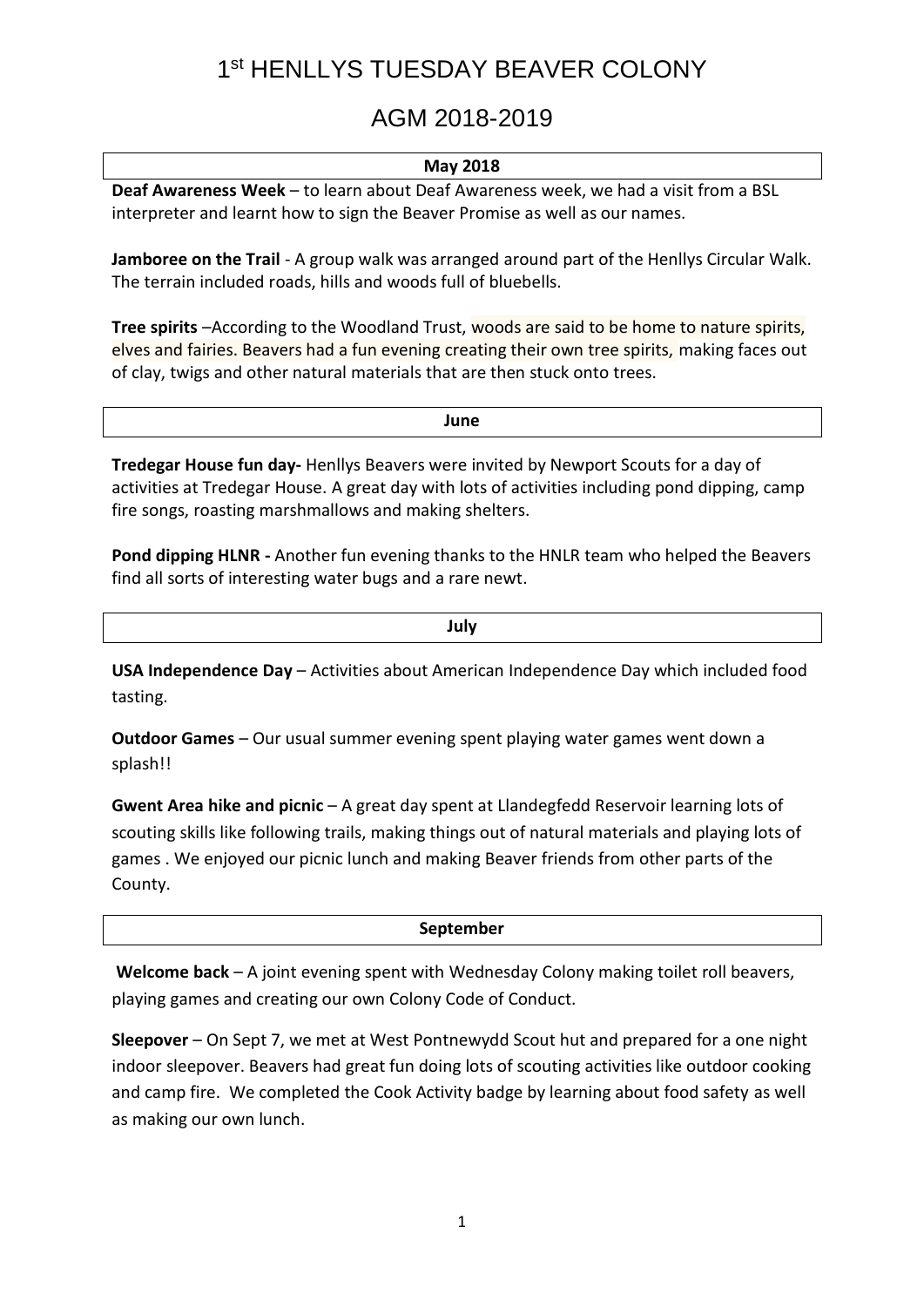## 1st HENLLYS TUESDAY BEAVER COLONY

### AGM 2018-2019

**Air activities badge** – Two evenings spent learning about flight. Great fun making and flying paper aeroplanes and helicopters.

**October**

**Autumn –** Beavers created some lovely pictures using natural materials as well as some fabulous leaf rubbings.

**HLNR balsam bashing** – At the start of October we met up with Chris from Henllys Local Nature Reserve who showed us how to deal with the Himalayan balsam that grows on the HLNR. Himalayan balsam is a relative of the busy Lizzie, but grows much taller and is a major weed problem on riverbanks and waste land, but can also invade gardens. It grows rapidly and spreads quickly so keeping it under control is a constant job for the HLNR volunteers. It was a tough job for Beavers, as the weed has to be pulled out with its root to stop it spreading, so well done to everyone.

**Poppies** – In preparation for the Cwmbran Remembrance Parade, we joined up with the Wednesday Colony for a craft activity making poppies.

**Ringos (***Pontypool Ski Slope***)** –Just as the nights were drawing in, we managed to fit in a visit to Pontypool ski slope where the beavers enjoyed an evening using the giant rubber rings to slide down the ski slope. A few exhausted Beavers by the end, as they also had to pull the rings back up again!!

### **November**

**Remembrance parade. -** In the morning, a circular march around old Cwmbran stopping at the Cenotaph for the placing of the various wreaths. Thank you to everyone for making the effort to attend in the rain. In the afternoon, a local service at Henllys Village Hall, a little bit drier here. Well done to everyone who attended both services.

### **December**

**Torfaen District Beavers movie night –** On the evening of 7 December, Beavers from all over Torfaen met up at Pontnewydd Primary school, to watch "Polar Express" and feast on popcorn and crisps. There was even a pre-Christmas visit from the very busy man in red!

**Panto –** Both Colonies enjoyed a Sunday afternoon at the Congress Theatre to watch "Dick Whittington", ice cream was a big hit too.

**Beaver hunt -** The Beavers from both Henllys colonies enjoyed an evening under the Christmas lights at Cwmbran Shopping Centre to look for our Beaver Mascot who had found has way into the Trespass shop and got locked in for the night!!